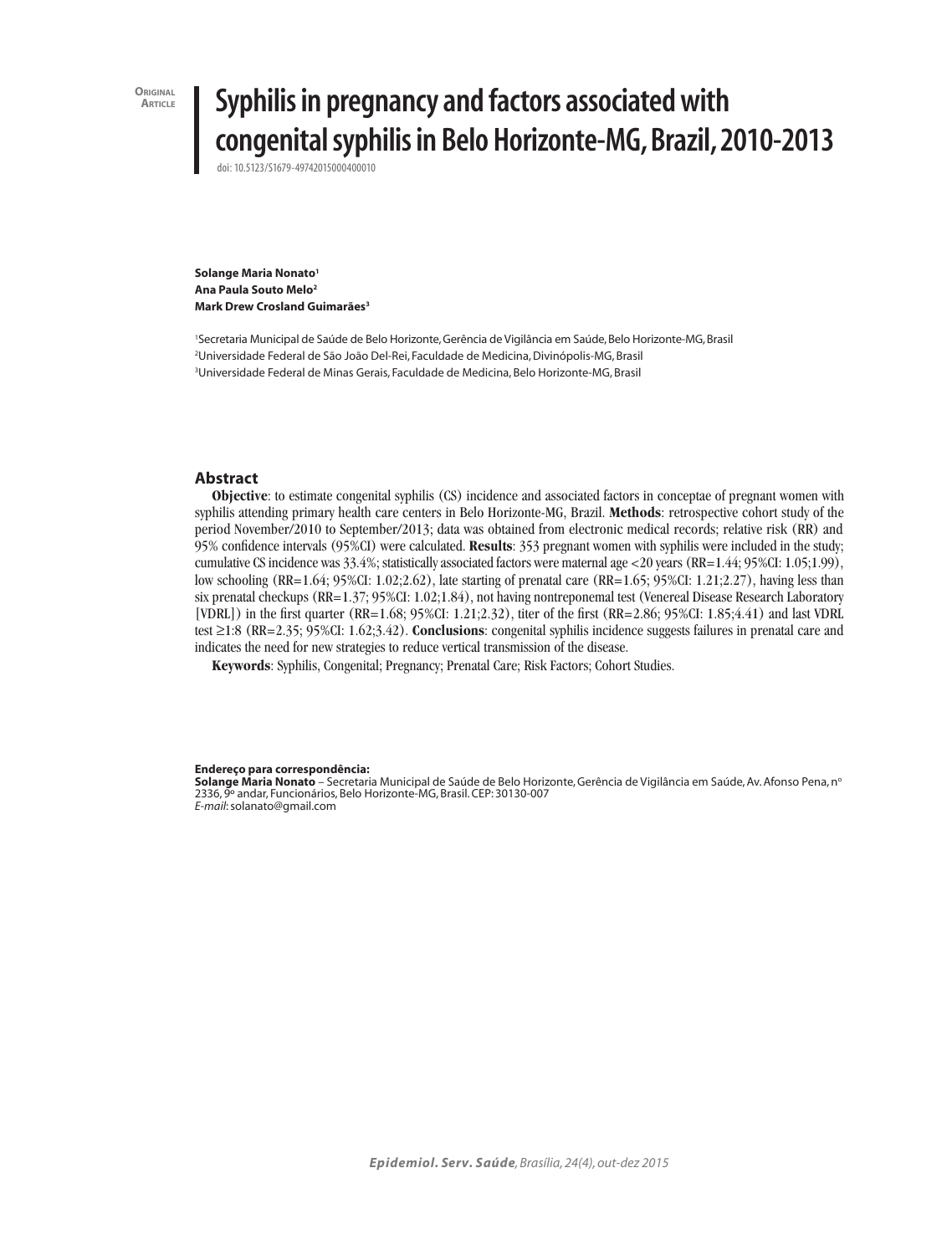## **Introduction**

Congenital syphilis can be prevented as long as the infected mother and her sexual partner(s) are diagnosed and treated promptly. Its occurrence, then, is indicative of flaws in prenatal care.<sup>1</sup> Prenatal syphilis testing is an efficient method, and the penicillin treatment is effective, cheap, and easily available.<sup>2</sup>

Around the world, roughly 2 million pregnant women get infected with syphilis each year. Most pregnant women do not get tested for syphilis, and those who do are not properly treated, if at all.<sup>3</sup> Approximately 50% of non-treated or inadequately treated pregnant women can pass the disease on to the conceptus, leading to adverse outcomes such as stillbirth, neonatal death, prematurity, low birth weight or congenital infection.3

*Inadequate prenatal care is the main factor responsible for the high incidence of congenital syphilis in the world.*

The Pan American Health Organization (PAHO) estimates that, in Latin America and the Caribbean, 330,000 pregnant women seropositive for syphilis are not treated for it in prenatal care visits, and two thirds of the cases of syphilis in pregnancy result in congenital syphilis. In those countries, syphilis testing coverage among women who received prenatal care in 2010 was only 61%. Higher coverage rates were found in the Caribbean (82%) and the Southern Cone (76%), including Brazil. On the other hand, the estimated prevalence of gestational syphilis varied from 0.03% in Cuba to 4.7% in Haiti.<sup>4</sup> In Brazil, a hospital case study carried out between 2011 and 2012 estimated a 1.02% prevalence of gestational syphilis and 89.1% syphilis testing coverage in prenatal care.<sup>5</sup>

The World Health Organization (WHO) has characterized the elimination of congenital syphilis as a priority, and has set the goal of reducing its incidence to 0.5 or lower per 1,000 live births until 2015.<sup>6</sup>

Inadequate prenatal care is the main factor responsible for the high incidence of congenital syphilis in the world. Other studies have also associated the disease with poverty, HIV infection, drug abuse and underused health systems.7 Individual risk factors include teenage pregnancy, non-white ethnicity/skin color, low schooling, a history of sexually transmitted diseases (STDs), a history of syphilis in previous pregnancies, multiple partners, and low income.<sup>7</sup> Besides guaranteed access to health care, the quality of prenatal care and of labor assistance is paramount to reducing the incidence of congenital syphilis.<sup>8</sup>

In Belo Horizonte, capital of Minas Gerais State, there was an increase in the number of cases of congenital syphilis despite improved access to prenatal care, the growth of family health strategy (*ESF*) teams, and the agility of professionals in obtaining the results of the nontreponemal test (Venereal Disease Research Laboratory [VDRL]). Between 2001 and 2013, 809 cases of congenital syphilis were reported in Belo Horizonte,<sup>9</sup> its incidence varying from 0.6 (2001) to 5.4 cases per 1,000 live births (2013), ten times the elimination goal set by WHO. Thus, it is evident that in the country, and particularly in Belo Horizonte, the established purpose of reducing congenital syphilis has not been achieved, despite the efforts and the priority status recommended by existing public health policies.

In Brazil, many studies have been published about this issue. Few of those evaluated the pregnant women from the positive syphilis test in prenatal care to the end of the pregnancy to verify the occurrence of congenital syphilis and its potential determinant factors.

The objective of this study was to estimate the incidence of congenital syphilis and its associated factors in conceptuses of pregnant women diagnosed with syphilis, treated in primary health care units (*UBS*) in the municipality of Belo Horizonte.

## **Methods**

This is a cohort study. The participants were pregnant women who presented for prenatal care in the *UBS*s of the Municipal Health Department of Belo Horizonte (*SMSA/BH*) and who first tested positive for syphilis between June 2011 and December 2012. In retrospect, those women were monitored until the end of their pregnancies, from November 2010 to September 2013, to determine the outcome of interest, i.e., incident cases of congenital syphilis.

The data used came from *SMSA/BH*'s Networked Health System (*Sisrede*). This system comprises an information environment that includes several modules: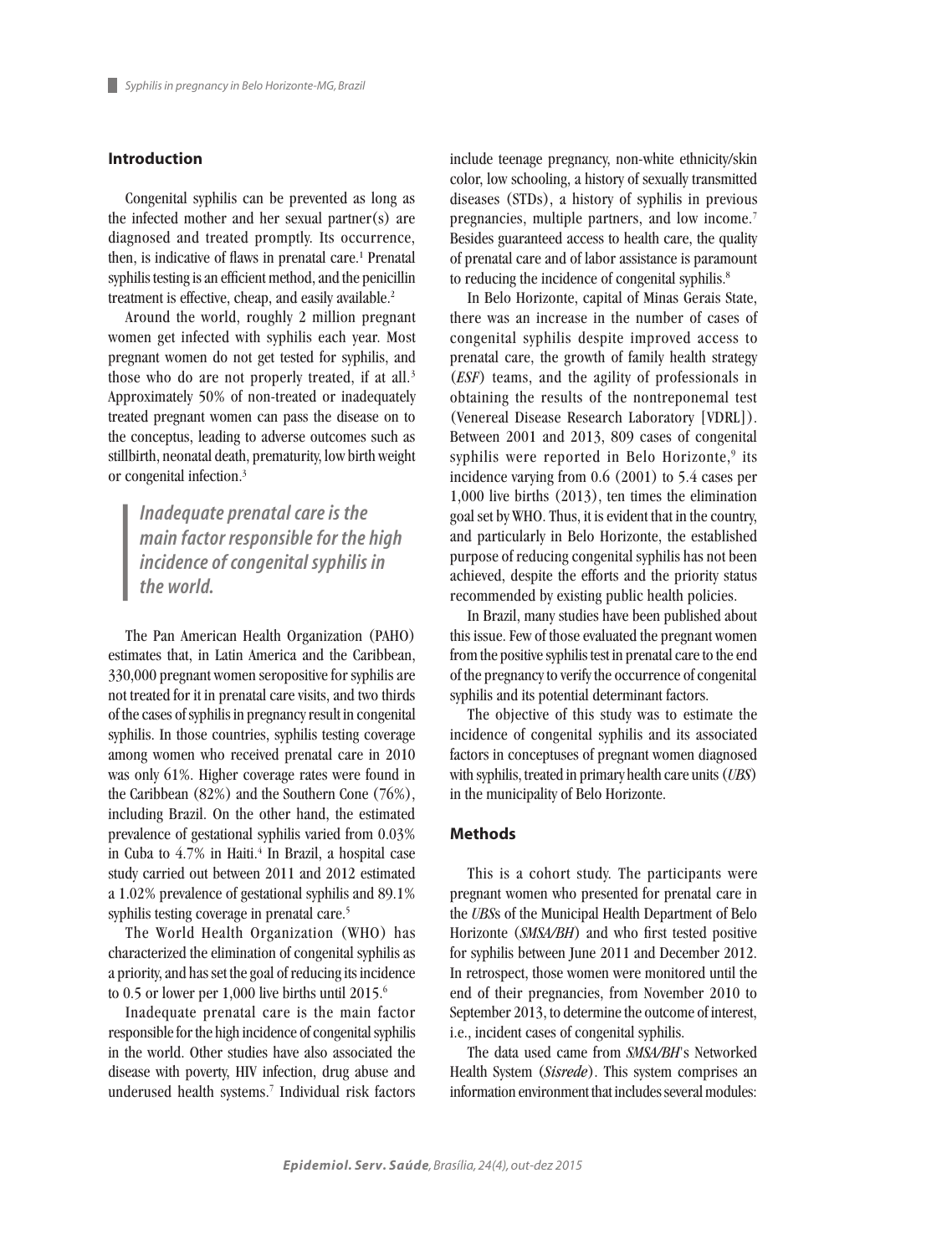electronic medical records; user register; register of the health facilities and professionals; schedule; pharmacy; collection of biological material integrated with the Clinical Pathology Laboratory System (*SLPC*); and others.10,11 The data is fed into the monitoring system of the Prenatal and Birth Humanization Program (*Sisprenatal*), which is coordinated by the Brazilian Ministry of Health. The patient's electronic medical records guide this monitoring system.

Between 2010 and 2013, when this study was conducted, Belo Horizonte had 147 primary health care units and five laboratories, as well as a network of collection points located inside the *UBS*. In those years, there was an increase in the number of *ESF* teams, and its coverage expanded from 79.02% in 2010 to 83.08% in 2013.12,13 In the same period, 18 thousand pregnant women (40% of whom lived in other municipalities) signed up for prenatal care, and roughly 52 thousand deliveries a year were performed.

The pregnant women who tested positive for syphilis were selected from *SLPC*'s database, which centralizes the data from the municipalities' four regional laboratories. Out of the 22,720 pregnant women registered in *Sisrede* who presented for prenatal care, 835 were selected at first. Those selected had reactive VDRL (with any titer) and had been tested between July 2011 and December 2012 (from *SLPC*'s database). For women with more than one VDRL test, the first positive result was used. Thus, pregnant women who met at least one of the following criteria participated in the study: (i) reactive VDRL with titer  $\geq$ 1:8; (ii) reactive VDRL, with any titer, confirmed by positive treponemal test (*Treponema pallidum* haemagglutination [TPHA] test; or fluorescent treponemal antibody absorption [FTA-Abs] test); and (iii) reactive VDRL with any titer, and treponemal test not realized or with unknown results. Pregnant women with multiple results, women with other medical conditions or diagnoses incompatible with pregnancy (e.g., ectopic pregnancy and molar pregnancy), and unconfirmed gestational syphilis cases following SMSA/BH's protocol<sup>15</sup> were excluded from the study (Figure 1).

The outcome of the study was the occurrence of congenital syphilis in the conceptus, as defined at the time by the Brazilian Ministry of Health:

[...] Every child, miscarriage or stillbirth of a mother with clinical evidence of syphilis and/or reactive nontreponemal serologic test for syphilis

done in prenatal care, birth or curettage, in the absence of a confirmatory treponemal test, who were not treated or who received inadequate treatment.16

The search for incident cases of congenital syphilis was done via the Notifiable Diseases Information System (*Sinan*) between July 2011 (start of the selection of pregnant women with syphilis) and September 2013 (end of the selection plus a maximum gestation period of nine months).

The dependent variables and other variables of interest were obtained from the electronic medical records of the pregnant women, between November 2010 (nine months before the start of the selection) and September 2013 (end of the selection plus a maximum gestation period of nine months). A standardized data collection form was prepared and tested beforehand.

The studied variables were thus classified:

- a) sociodemographic
- age, in years  $(<20; \geq 20)$
- schooling, in years of study  $(≤8; >8)$
- ethnicity/skin color (not white; white);
- marital status (lives alone or with relatives; lives with partner):
- occupation (housewife; other)
- history of living on the streets (yes/no)
- health vulnerability index (HVI; high and very high risk; low and moderate risk)
- b) behavioral
	- uses illicit drugs (marijuana, crack or cocaine: yes/no)
	- information about sexually transmitted infections (STIs), except for syphilis (yes/no)
- c) obstetric history
- number of previous pregnancies, live births, abortions and stillbirths  $(≥1; 0)$
- previous history of syphilis (yes/no)
- d) prenatal care
- trimester in which prenatal care began (first trimester [≤12 weeks of gestation]; second trimester [13-27 weeks of gestation]; third trimester [≥28 weeks of gestation])
- number of prenatal care visits  $(<6; \geq 6)$
- health care professional who provided the first prenatal care visit (nurse; gynecologist; nonspecialized doctor; general practitioner)
- trimester of the first VDRL test (first trimester; second trimester; third trimester)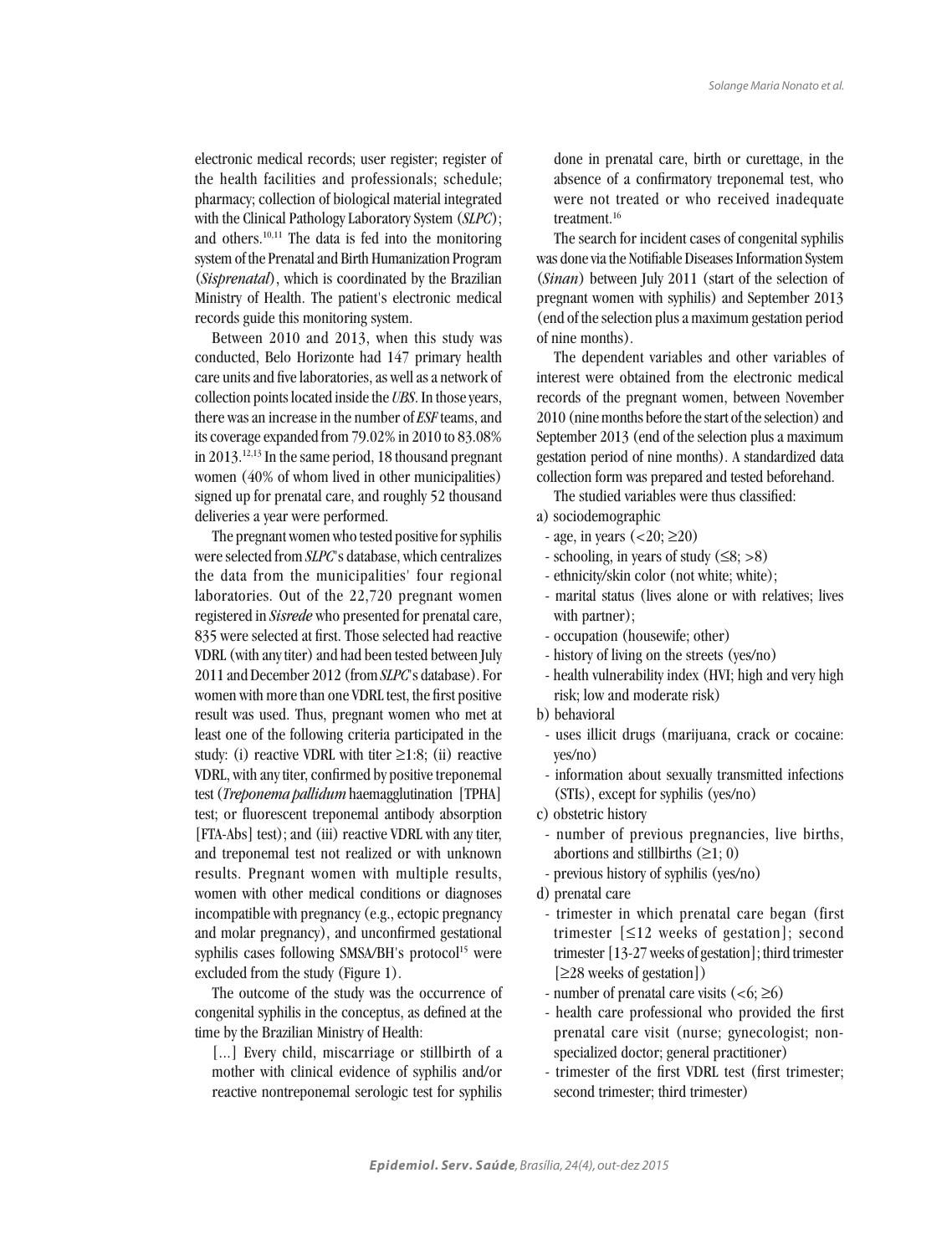- result of the first VDRL (reactive/nonreactive)
- titer of the first VDRL  $(<1:8; \geq 1:8)$
- titer of the last VDRL done in prenatal care (for women with more than one test)  $(<1:8; \geq 1:8)$
- e) treatment course prescribed to the pregnant woman and her partner
- prescription and/or dispensation of penicillin G benzathine to the pregnant woman and her partner  $(2.4 \text{ million} - 1, 2 \text{ or } 3 \text{ weeks} - \text{or } 3 \text{ weeks} - \text{or } 3 \text{ weeks} - \text{or } 3 \text{ weeks} - \text{or } 3 \text{ weeks} - \text{or } 3 \text{ weeks} - \text{or } 3 \text{ weeks} - \text{or } 3 \text{ weeks} - \text{or } 3 \text{ weeks} - \text{or } 3 \text{ weeks} - \text{or } 3 \text{ weeks} - \text{or } 3 \text{ weeks} - \text{or } 3 \text{ weeks} - \text{or } 3 \text{ weeks} - \text{or } 3 \text{ weeks} - \text$ ignored dosage; other treatment (not specified); no information)
- f) outcome of the pregnancy
- full term birth
- preterm birth
- stillbirth
- g) notifier of cases of syphilis in pregnancy
- *UBS*
- hospitals
- non-notified cases

The health vulnerability index (HVI) is an indicator that combines different socioeconomic and environmental variables. The HVI translates interurban inequalities and expresses the social vulnerabilities of a population by means of a grading scale, which is: low, moderate, high and very high health risk.<sup>17</sup> The first prenatal care visit was considered early if it happened until the 12th week of pregnancy. For the variable "prescription and/or dispensation of penicillin G benzathine," the prescription of at least one dose of penicillin G benzathine to the pregnant woman and her partner was considered to be treatment provided.

Link Plus Version 3.0 Beta<sup>18</sup> was used for the deterministic record linkage between the database of pregnant women with syphilis and *Sinan*'s database. At first, the database was organized using the *Sinan* notification number, which was gathered by nominal search. Later, Link Plus's exact matching (deterministic) method was used, with the notification number as the



a) VDRL: Venereal Disease Research Laboratory

## **Figure 1 – Flowchart of the selection of pregnant women infected with syphilis**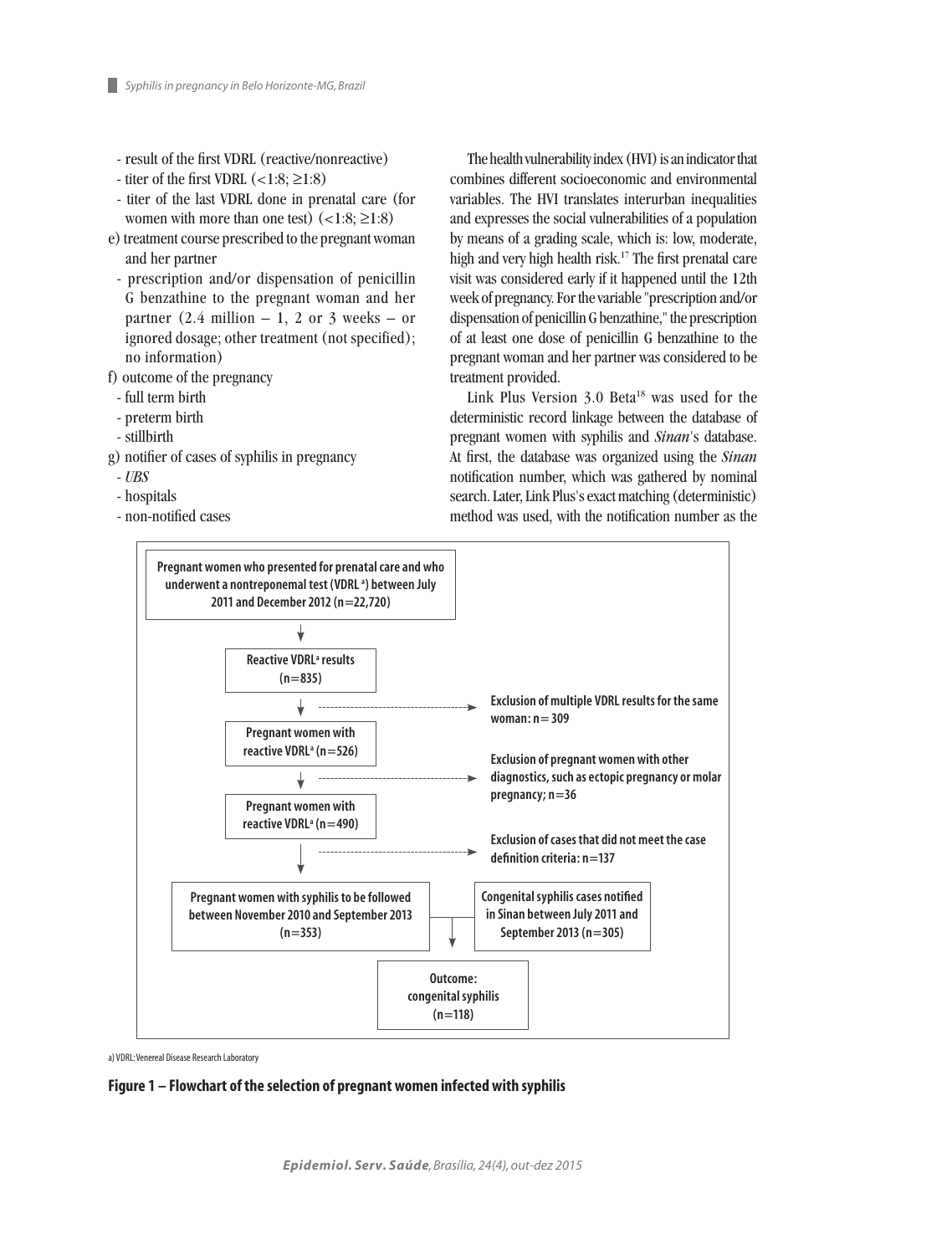key variable to identify cases of pregnant women with syphilis and cases of congenital syphilis. The patient's name, birth date, municipality or district of residence were used to help identify each case correctly.

The descriptive analysis was based on the frequency distribution of the selected variables, calculation of the median, standard deviation and proportions, to evaluate the profile of pregnant women with syphilis and of the incident cases of congenital syphilis. The cumulative incidence of congenital syphilis was estimated by dividing the number of cases of congenital syphilis by the total number of pregnant women who presented for prenatal care in the *UBS* whose syphilis diagnosis was confirmed by laboratory test. The proportion of pregnant women with syphilis was determined by dividing the number of laboratory-confirmed cases of gestational syphilis by the total number of pregnant women who presented for prenatal care and underwent nontreponemal (VDRL) serology for syphilis.

The cumulative incidence of congenital syphilis was estimated between exposed and non-exposed pregnant women, in accordance with the categories of the explanatory variables. The magnitude of the associations between the independent variables – sociodemographic; behavioral; obstetric history – and the outcome – i.e., "occurrence of congenital syphilis in the conceptus" was estimated using relative risk, with a 95% confidence interval (95%CI). Differences in proportions were assessed using Pearson's Chi-square test and Fisher's exact test, when indicated. For all analyses, the significance level considered was 0.05. The data were stored in the software Epi Info version 3.5.4 and analyzed by Stata/SE version 12.0.

This study was approved by the Research Ethics Committee of the Municipal Health Department of Belo Horizonte (*CEP-SMSA/BH*): Report No. 498,321.

#### **Results**

Of the 835 pregnant women with reactive VDRL selected to participate in this study, 309 (37.0%) were excluded because of disparate results, 36 (4.3%) for having other conditions, and 137 (16.4%) for not meeting the case definition criteria. A total of 353 (42.3%) pregnant women were included in our analyses (Figure 1). The proportion of pregnant women diagnosed with syphilis was 1.6%; and the cumulative incidence of congenital syphilis was 33.4%.

The median age of the pregnant women was 25 years (range: 14 to 48), with predominance of those aged 20-29 (51.6%). Over half of them (72.9%) declared themselves to be non-white, to have ≤8 years of schooling (74.1%), to live alone or with relatives (69.5%) and to have some occupation (68.6%). About 2% of the women analyzed were homeless or had a history of living on the streets; and 56.0% lived in areas of high or very high health vulnerability index (HVI) at the time of childbirth (Table 1).

Regarding obstetric history, most (77.8%) had a history of previous pregnancies, 72.2% had one or more living children – average of two children per woman –, almost a third had a previous history of syphilis, and 31.7% reported adverse outcomes (miscarriage or stillbirth) in previous pregnancies (Table 1). Over half of the pregnant women observed (51.6%) started prenatal care after the first trimester; and 65.2% attended 6 or more visits. The average number of visits was 7.1 (SD=3.1). Among women who started prenatal care late (second or third trimester of pregnancy), 48.6% had less than 6 visits, and for 63.8% or the pregnant women, the first visit was conducted by a nurse.

The first VDRL exam was late for 56.6% of the pregnant women; 67.2% of these had a titer ≥1:8. It is noticeable that, for 7.1% of the pregnant women, the first VDRL result was non-reactive, which likely indicates an infection during pregnancy. Among those who had more than one VDRL test done, most (54.9%) kept high titers  $(\geq 1:8)$  in the last prenatal test. On average, 2.4 VDRL exams were performed during prenatal care  $(SD=1.3)$ . Out of the 71.7% pregnant women who had it done more than once, only 5.9% repeated it in the third trimester of pregnancy.

In the majority (81.1%) of the cases of congenital syphilis, the pregnant women had higher  $(\geq 1:8)$  VDRL titers. Over two thirds of the women (71.4%) and only 19.0% of the partners got at least one dose of penicillin G benzathine, while 19.0% had a prescription for both the pregnant woman and her partner (Table 1). Only 44.8% of the pregnant women with syphilis were notified by *UBS*s, for an estimated under-notification of 55.2% (Table 1).

In the univariate analysis, the variables that associated  $(p<0.05)$  with the occurrence of congenital syphilis were: maternal age  $\langle 20 \rangle$  years (RR=1.44; 95%CI 1.05;1.99); eight or less years of schooling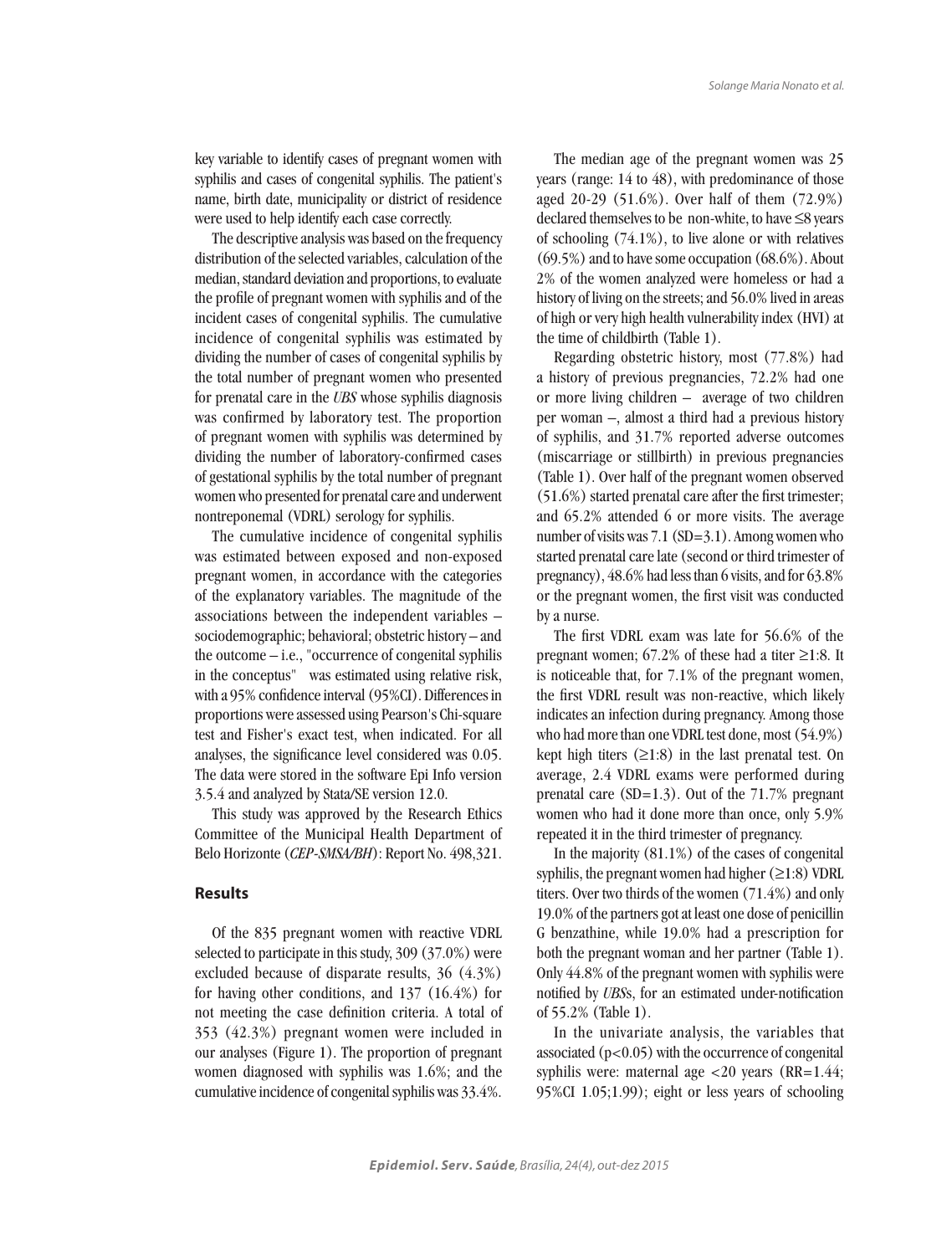| <b>Characteristics</b>                                                         | n (353) <sup>a</sup> | $\%$         |
|--------------------------------------------------------------------------------|----------------------|--------------|
| Sociodemographic                                                               |                      |              |
| Age (in years)                                                                 |                      |              |
| $20$                                                                           | 65                   | 18.4         |
| $\geq$ 20                                                                      | 288                  | 81.6         |
| <b>Education (years in school)</b>                                             |                      |              |
| $\leq$ 8                                                                       | 212                  | 74.1         |
| >8                                                                             | 74                   | 25.9         |
| <b>Skin color</b>                                                              |                      |              |
| <b>Not white</b>                                                               | 218                  | 72.9         |
| White                                                                          | 81                   | 27.1         |
| <b>Marital status</b>                                                          |                      |              |
| Lives alone or with relatives                                                  | 198                  | 69.5         |
| Lives with partner                                                             | 87                   | 30.5         |
| <b>Occupation</b>                                                              |                      |              |
| Housewife                                                                      | 59                   | 31.4         |
| <b>Others</b>                                                                  | 129                  | 68.6         |
| A history of living on the streets                                             |                      |              |
| Yes                                                                            | 8                    | 2.3          |
| <b>No</b>                                                                      | 345                  | 97.7         |
| <b>Health Vulnerability Index (HVI)</b>                                        |                      |              |
| High and very high risk                                                        | 164                  | 56.0         |
| Low and moderate risk                                                          | 129                  | 44.0         |
| <b>Behavioral</b>                                                              |                      |              |
| Use of illicit drugs (marijuana, crack or cocaine)                             |                      |              |
| Yes                                                                            | 31                   | 8.8          |
| <b>No</b>                                                                      | 322                  | 91.2         |
| Information about sexually transmitted infections (STIsb), except for syphilis |                      |              |
| Yes                                                                            | 6                    | 1.7          |
| <b>No</b>                                                                      | 347                  | 98.3         |
| <b>Obstetric history</b>                                                       |                      |              |
| <b>Number of previous pregnancies</b><br>$\geq1$                               |                      |              |
| 0                                                                              | 235<br>67            | 77.8<br>22.2 |
| <b>Number of previous live births</b>                                          |                      |              |
| $\geq1$                                                                        | 218                  | 72.2         |
| 0                                                                              | 84                   | 27.8         |
| <b>Number of previous abortions</b>                                            |                      |              |
| $\geq1$                                                                        | 81                   | 26.7         |
| $\bf{0}$                                                                       | 222                  | 73.3         |
| <b>Number of stillbirths</b>                                                   |                      |              |
| $\geq1$                                                                        | 15                   | $5.0$        |
| $\bf{0}$                                                                       | 287                  | 95.0         |
| Previous history of syphilis                                                   |                      |              |
| Yes                                                                            | 96                   | 27.2         |
| No                                                                             | 257                  | 72.8         |
|                                                                                |                      | Continues    |

## **Table 1 – Sociodemographic, risk behavior and current prenatal care characteristics of pregnant women with syphilis who presented for prenatal care at the primary health care units of the municipality of Belo Horizonte, Minas Gerais State, November 2010 to September 2013**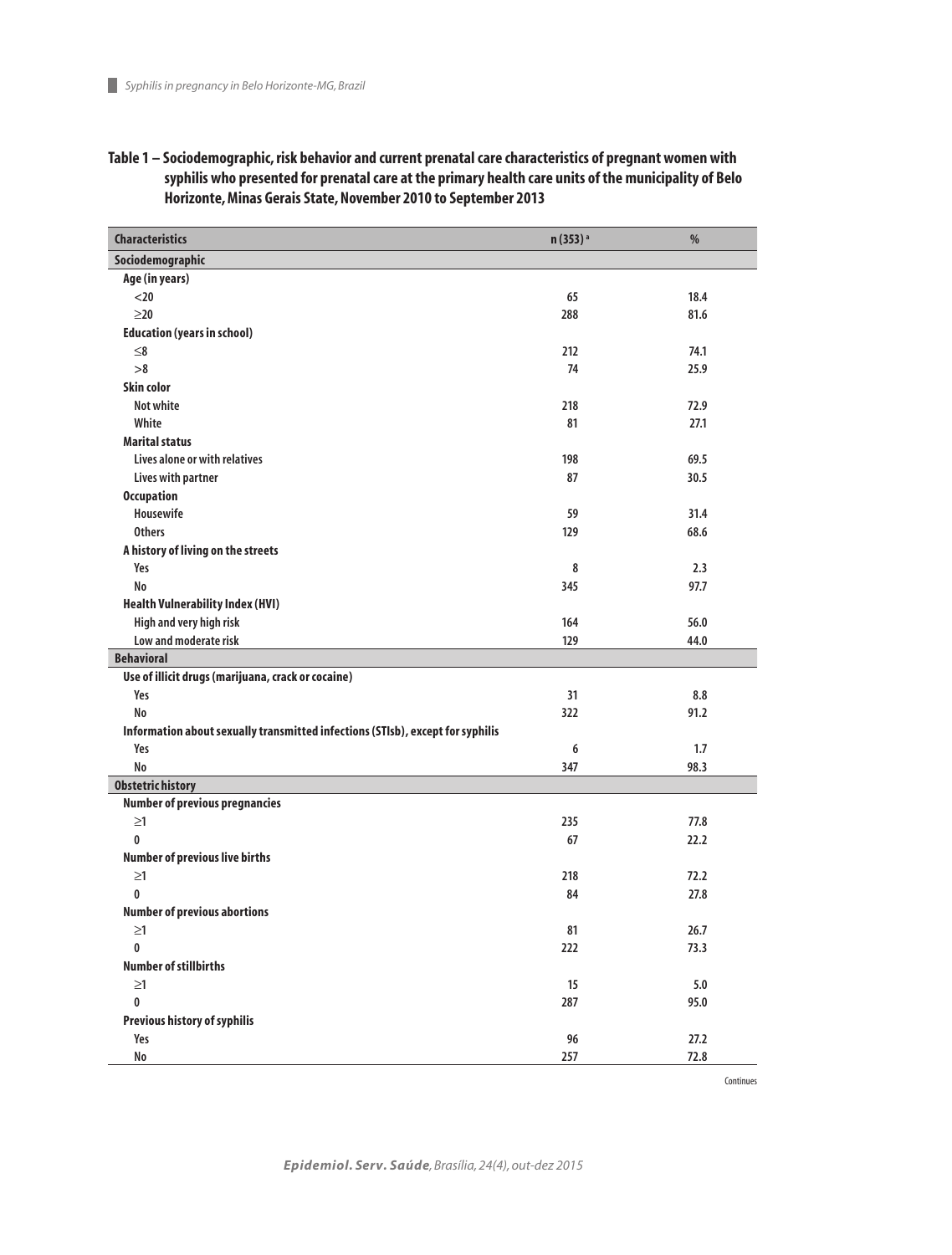## **Table 1 – Conclusion**

| <b>Characteristics</b>                                                                        | n (353) <sup>a</sup> | %    |
|-----------------------------------------------------------------------------------------------|----------------------|------|
| <b>Prenatal care</b>                                                                          |                      |      |
| Trimester in which prenatal care began                                                        |                      |      |
| <b>First</b>                                                                                  | 168                  | 48.4 |
| Second                                                                                        | 156                  | 45.0 |
| <b>Third</b>                                                                                  | 23                   | 6.6  |
| <b>Number of prenatal care visits</b>                                                         |                      |      |
| < 6                                                                                           | 121                  | 34.8 |
| $\geq 6$                                                                                      | 227                  | 65.2 |
| Health care professional who provided the first prenatal care visit                           |                      |      |
| <b>Nurse</b>                                                                                  | 111                  | 63.8 |
| Gynecologist                                                                                  | 34                   | 19.5 |
| Non-specialized doctor                                                                        | 28                   | 16.1 |
| <b>General Practitioner</b>                                                                   | 1                    | 0.6  |
| Trimester of the first VDRL <sup>b</sup> test                                                 |                      |      |
| <b>First</b>                                                                                  | 152                  | 43.4 |
| Second                                                                                        | 160                  | 45.7 |
| <b>Third</b>                                                                                  | 38                   | 10.9 |
| <b>Result of the first VDRL</b> <sup>b</sup> test                                             |                      |      |
| Reactive                                                                                      | 328                  | 92.9 |
| Non-reactive                                                                                  | 25                   | 7.1  |
| Titer of the first VDRL <sup>b</sup> test                                                     |                      |      |
| $\geq1:8$                                                                                     | 197                  | 60.1 |
| $\geq1:8$                                                                                     | 131                  | 39.9 |
| Titer of the last prenatal VDRL <sup>b</sup> test (of pregnant women with more than one test) |                      |      |
| $\geq1:8$                                                                                     | 139                  | 54.9 |
| < 1:8                                                                                         | 114                  | 45.1 |
| Treatment course prescribed to the pregnant woman and her partner                             |                      |      |
| Prescription and/or dispensation of penicillin G benzathine to the pregnant woman             |                      |      |
| 2.4 million (1 week)                                                                          | 38                   | 10.8 |
| 2.4 million (2 weeks)                                                                         | 64                   | 18.1 |
| 2.4 million (3 weeks)                                                                         | 137                  | 38.8 |
| 2.4 million (unknown dosage)                                                                  | 13                   | 3.7  |
| Other treatment (not specified)                                                               | $\overline{2}$       | 0.6  |
| No information                                                                                | 99                   | 28.0 |
| Prescription and/or dispensation of penicillin G benzathine to the partner                    |                      |      |
| 2.4 million (1 week)                                                                          | $12 \overline{ }$    | 3.4  |
| 2.4 million (2 weeks)                                                                         | 11                   | 3.1  |
| 2.4 million (3 weeks)                                                                         | 37                   | 10.5 |
| 2.4 million (unknown dosage)                                                                  | 7                    | 2.0  |
| <b>No information</b>                                                                         | 286                  | 81.0 |
| <b>Outcome of the pregnancy</b>                                                               |                      |      |
| <b>Full term birth</b>                                                                        | 96                   | 82.1 |
| <b>Preterm birth</b>                                                                          | 17                   | 14.5 |
| Stillbirth                                                                                    | 4                    | 3.4  |
| Source of notification of gestational syphilis cases                                          |                      |      |
| <b>Primary Health Care Units (UBSs)</b>                                                       | 158                  | 44.8 |
| <b>Hospitals</b>                                                                              | 76                   | 21.5 |
| Non reported cases                                                                            | 119                  | 33.7 |

a) The totals vary because missing data were excluded

b) VDRL: Venereal Disease Research Laboratory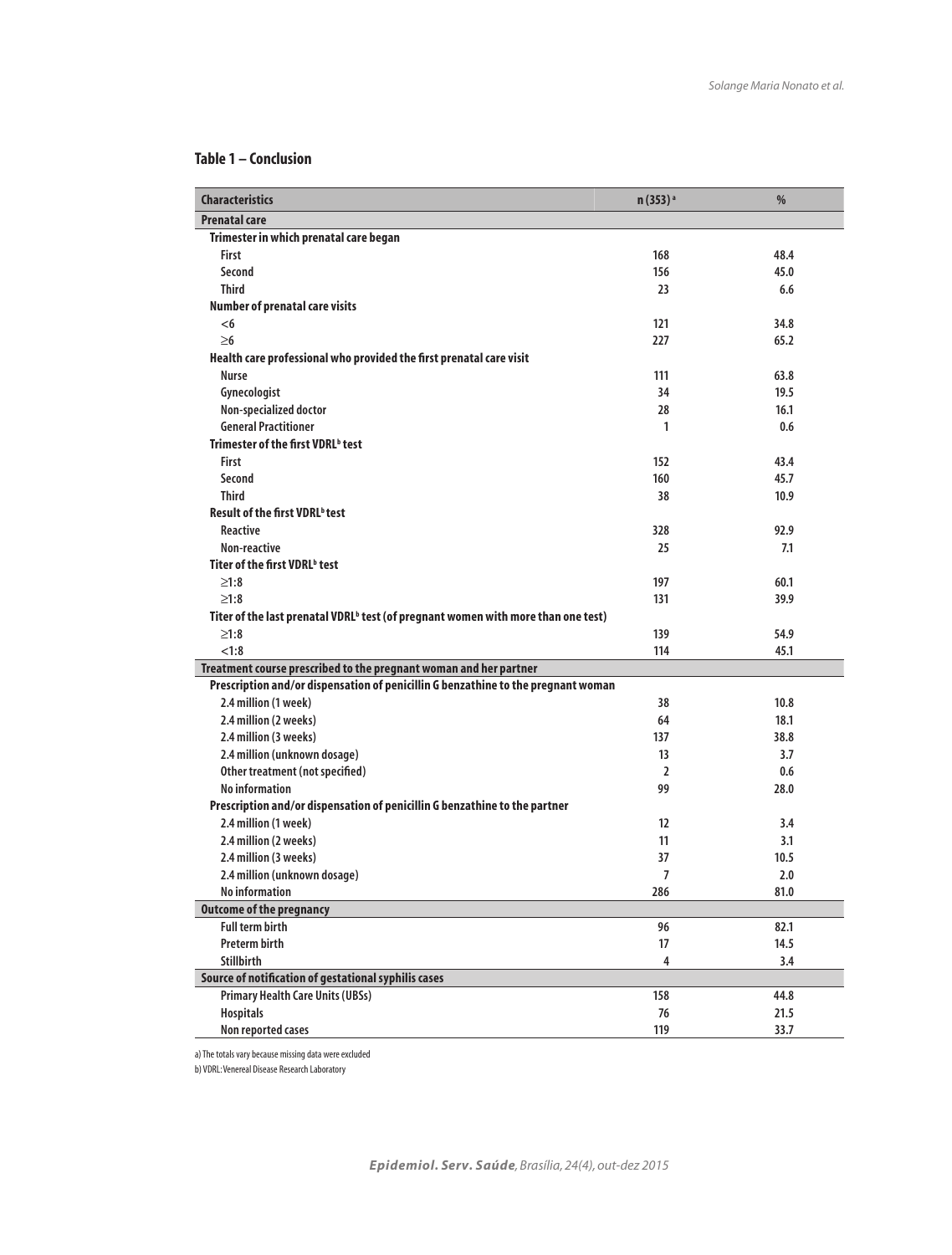(RR=1.64; 95%CI 1.02;2.62); late start of prenatal care (RR=1.65; 95%CI 1.21;2.27); less than 6 prenatal care visits (RR=1.37; 95%CI 1.02;1.84); and not doing the VDRL test in the first trimester (RR=1.68; 95%CI 1.21;2.32). It is noteworthy that high VDRL titers  $(\geq 1:8)$  – in the first (RR=2.86; 95%IC 1.85;4.41) and in the last test (RR=2.35; 95%IC  $1.62$ ; 3.42) – meant high risks of occurrence of congenital syphilis in this population. The following variables were negatively associated with the occurrence of congenital syphilis: pregnant women with one or more previous pregnancies (RR=0.69; 95%CI 0.49;0.98) and with previous abortions (RR=0.64; 95%CI 0.42;0.99) (Table 2).

## **Discussion**

The cumulative incidence of congenital syphilis found in this study was high, corresponding to a third of the conceptuses of the pregnant women diagnosed with syphilis. The result was similar to that found by Domingues et al.<sup>1</sup> for the municipality of Rio de Janeiro between 2007 and 2008, who estimated a vertical transmission rate of 34.8%1 , and higher than the incidence for Brazil  $(25\%)$ <sup>19</sup> estimated in a study of prevalence of syphilis in parturients conducted in 2004.

The factors associated with the occurrence of congenital syphilis among the pregnant women analyzed were maternal age lower than 20 years, low schooling, late start of prenatal care and less than six prenatal visits, not doing the VDRL test, and first and last VDRL titer equal to or higher than 1:8. Unwanted pregnancies and teenage pregnancies, as well as unfavorable living conditions, contribute to the late start of prenatal care. Half of the participants lived in areas of high and very high health risk, and a third had a history of syphilis. Early identification and the mother's adherence to prenatal care, as well as quality care, give her the opportunity to receive information and instructions that will allow her to prevent an unplanned pregnancy and protect herself from sexually transmitted infections.

The proportion of pregnant women with syphilis found (1.6%) was similar to that revealed by a study conducted in health centers accredited by Brazil's National Program on Sexually Transmitted Diseases and AIDS in 1999-2000  $(1.7%)^7$  and lower than the one found by Domingues et al.  $(1.9\%)$ <sup>1</sup>. A more recent study, hospital-based and of national scope, carried out from 2011 to 2012, estimated a lower prevalence of pregnant women with syphilis (1.02%), which varied between regions: from 0.76% in the North Region to 1.1% in the South Region.5

It should be noted that, in this study, all estimates were calculated for pregnant women who registered for prenatal care in Belo Horizonte's *UBS*s and who got at least one VDRL test. Thus, they may be underestimated for the municipality's population of pregnant women: many women register for prenatal care but do not return to the health units to be examined, and, consequently, are only diagnosed during the childbirth.

Among the sociodemographic characteristics of the pregnant women, age lower than 20 years and education equal to or less than eight years of schooling were – significantly – associated with the outcome, i.e., the occurrence of congenital syphilis in the conceptus. Similar results were found in different studies.<sup>7</sup> Domingues et al.<sup>5</sup> report that women with low schooling and black or brown skin color had a greater prevalence of syphilis in pregnancy. Low schooling is related to less access to information, to a limited understanding of the importance of health care and, especially, of infection prevention measures.

Regarding obstetric history, there was a negative association between women with more than one pregnancy and previous abortion(s) and the occurrence of congenital syphilis. Similarly, Qin et al.,20 in a study conducted in China from 2007 to 2012, observed a negative association between previous abortions and congenital syphilis. Adherence to prenatal care in previous pregnancies, which should result in a better prevention of syphilis and other STIs in the current pregnancy, could possibly explain the negative association found for previous pregnancies and abortions. However, over a third of those women reported a previous history of syphilis and high VDRL titers. Congenital syphilis occurred in 30.2% of those with previous pregnancies and in 23.5% of those with a history of more than one abortion. It is known that pregnancy does not alter the clinical course of syphilis in the pregnant woman and there are no uterine mechanisms to protect her from the illness.<sup>21</sup>

In this study, 51.5% of the pregnant women started prenatal care after the first trimester of pregnancy, a factor statistically associated with a greater risk of congenital syphilis. Other studies $1,7$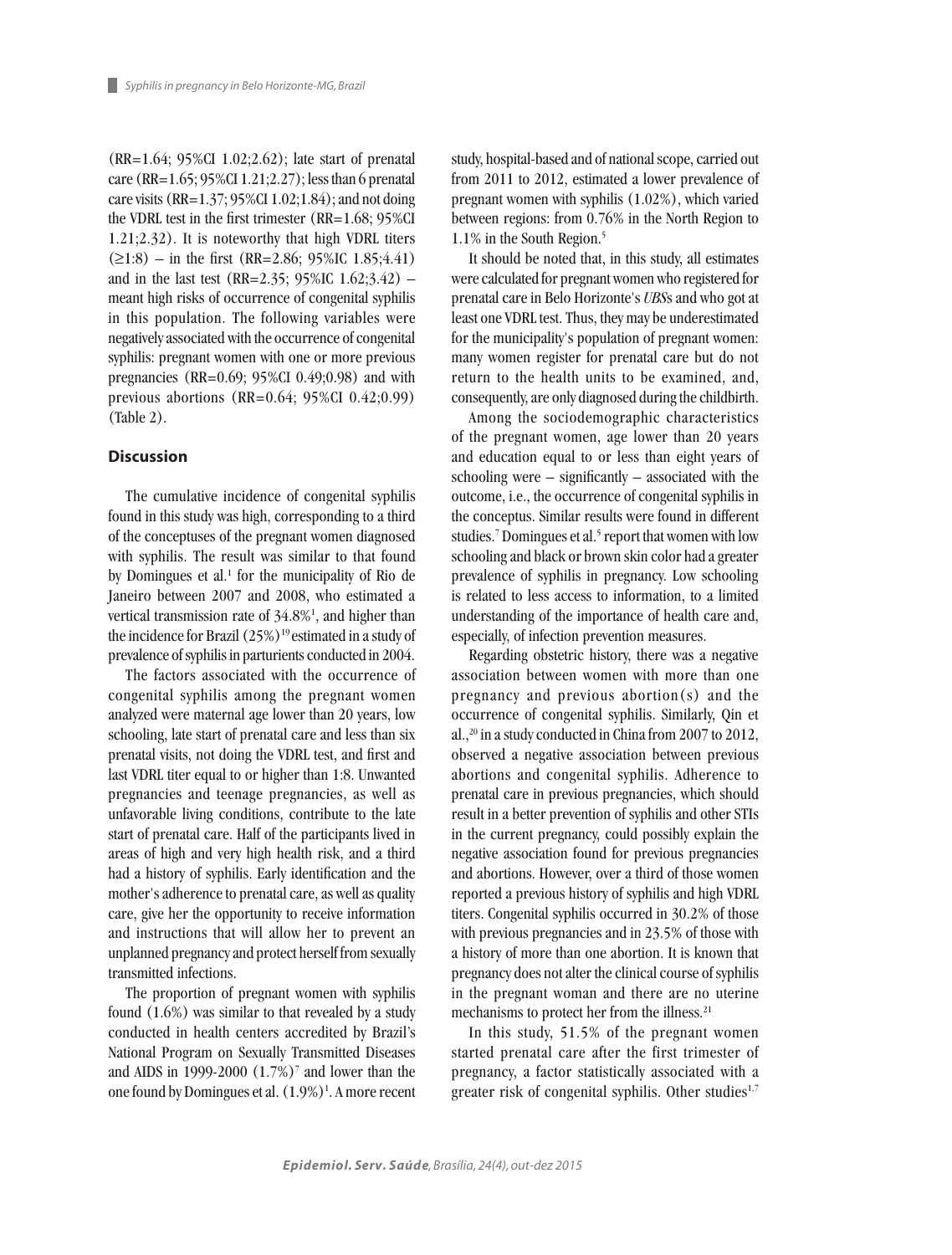|                                                    | <b>Total</b>   | <b>Congenital syphilis</b> |               | RR <sup>b</sup>     |                      |
|----------------------------------------------------|----------------|----------------------------|---------------|---------------------|----------------------|
| <b>Characteristics</b>                             | n <sup>a</sup> | n <sup>a</sup>             | Incidence (%) | $(95\% CI)$         | P-value <sup>d</sup> |
| Sociodemographic                                   |                |                            |               |                     |                      |
| Age (in years)                                     |                |                            |               |                     |                      |
| $20$                                               | 65             | 29                         | 44.6          | 1.44(1.05;1.99)     | 0.025                |
| $\geq$ 20                                          | 288            | 89                         | 30.9          | 1                   |                      |
| <b>Schooling (years in school)</b>                 |                |                            |               |                     |                      |
| $\leq 8$                                           | 212            | 75                         | 35.4          | 1.64(1.02;2.62)     | $0.040*$             |
| >8                                                 | 74             | 16                         | 21.6          | $\mathbf{1}$        |                      |
| <b>Skin color</b>                                  |                |                            |               |                     |                      |
| <b>Not white</b>                                   | 218            | 76                         | 34.9          | 1.09(0.75;1.56)     | 0.657                |
| White                                              | 81             | 26                         | 32.1          | 1                   |                      |
| <b>Marital status</b>                              |                |                            |               |                     |                      |
| Lives alone or with relative                       | 198            | 68                         | 34.3          | 1.36(0.90;2.05)     | 0.143                |
| Lives with partner                                 | 87             | 22                         | 25.3          | 1                   |                      |
| <b>Occupation</b>                                  |                |                            |               |                     |                      |
| Housewife                                          | 59             | 19                         | 32.2          | 0.94(0.61;1.47)     | 0.798                |
| Other occupation                                   | 129            | 44                         | 34.1          | 1                   |                      |
| <b>Health Vulnerability Index (HVI)</b>            |                |                            |               |                     |                      |
| High and very high risk                            | 164            | 65                         | 39.6          | 1.31(0.95;1.81)     | 0.100                |
| Low and moderate risk                              | 129            | 39                         | 30.2          | 1                   |                      |
| <b>Behavioral</b>                                  |                |                            |               |                     |                      |
| Use of illicit drugs (marijuana, crack or cocaine) |                |                            |               |                     |                      |
| Yes                                                | 31             | 11                         | 35.5          | 1.07(0.65;1.76)     | 0.797                |
| No                                                 | 322            | 107                        | 33.2          | 1                   |                      |
| <b>Alcohol consumption</b>                         |                |                            |               |                     |                      |
| Yes                                                | 14             | 7                          | 50.0          | 1.53(0.88;2.64)     | 0.128                |
| No                                                 | 339            | 111                        | 32.7          | 1                   |                      |
| <b>Smoking</b>                                     |                |                            |               |                     |                      |
| Yes                                                | 82             | 34                         | 41.5          | 1.34(0.98;1.82)     | 0.068                |
| <b>No</b>                                          | 271            | 84                         | 30.9          | 1                   |                      |
| <b>Obstetric history</b>                           |                |                            |               |                     |                      |
| <b>Number of previous pregnancies</b>              |                |                            |               |                     |                      |
| $\geq1$                                            | 235            | 71                         | 30.2          | 0.69(0.49;0.98)     | $0.036*$             |
| $\bf{0}$                                           | 67             | 29                         | 43.3          | 1                   |                      |
| <b>Number of previous live births</b>              |                |                            |               |                     |                      |
| $\geq1$                                            | 218            | 68                         | 31.2          | 0.82(0.58;1.14)     | 0.244                |
| $\pmb{0}$                                          | 84             | 32                         | 38.1          | 1                   |                      |
| <b>Number of previous abortions</b>                |                |                            |               |                     |                      |
| $\geq1$                                            | 81             | 19                         | 23.5          | 0.64(0.42;0.99)     | $0.044*$             |
| $\pmb{0}$                                          | 222            | 81                         | 36.5          | $\mathbf{1}$        |                      |
| <b>Number of stillbirths</b>                       |                |                            |               |                     |                      |
| $\geq1$                                            | 15             | $\overline{\mathbf{4}}$    | 26.7          | 0.79(0.34;1.87)     | 0.603                |
| $\pmb{0}$                                          | 287            | 96                         | 33.5          | 1                   |                      |
| Previous history of syphilis                       |                |                            |               |                     |                      |
| Yes                                                | 96             | 25                         | 26.0          | $0.72(0.49;1.05)$ : | 0.085                |
| No                                                 | 257            | 93                         | 36.2          | 1                   |                      |

## **Table 2 – Bivariate analysis of factors associated with congenital syphilis in the municipality of Belo Horizonte, Minas Gerais State, November 2010 to September 2013**

Continues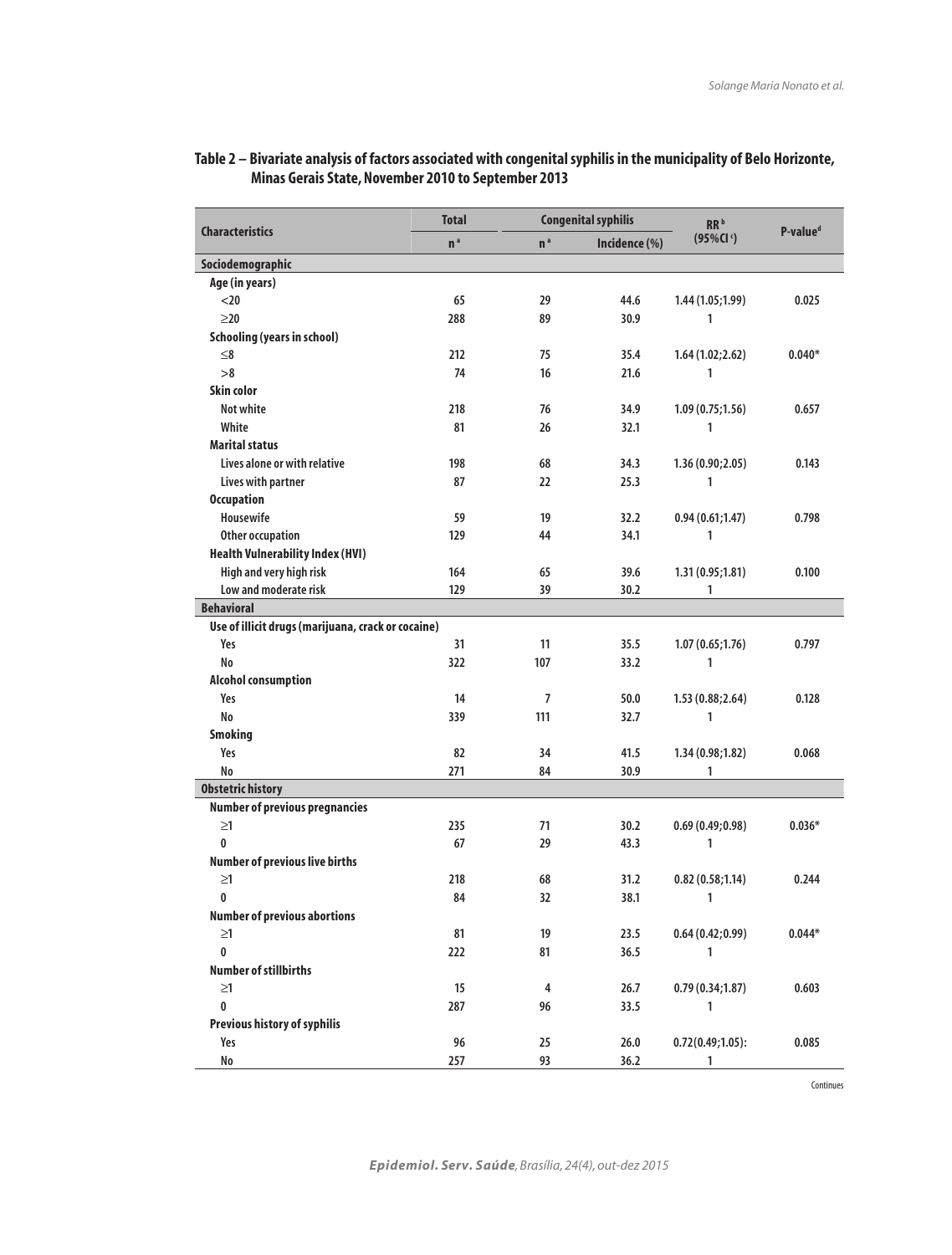## **Table 2 – Conclusion**

| <b>Characteristics</b>                                                                           | <b>Total</b>   |                | <b>Congenital syphilis</b> | RR <sup>b</sup><br>$(95\% CI)$ | P-value <sup>d</sup> |
|--------------------------------------------------------------------------------------------------|----------------|----------------|----------------------------|--------------------------------|----------------------|
|                                                                                                  | n <sup>a</sup> | n <sup>a</sup> | Incidence (%)              |                                |                      |
| <b>Current pregnancy</b>                                                                         |                |                |                            |                                |                      |
| Late start of prenatal care                                                                      |                |                |                            |                                |                      |
| Yes                                                                                              | 179            | 74             | 41,3                       | 1,65(1,21;2,27)                | $0,002*$             |
| <b>No</b>                                                                                        | 169            | 42             | 24,9                       | 1                              |                      |
| <b>Number of prenatal care visits</b>                                                            |                |                |                            |                                |                      |
| < 6                                                                                              | 121            | 49             | 40,5                       | 1,37 (1,02;1,84)               | $0,036*$             |
| $\geq 6$                                                                                         | 227            | 67             | 29,5                       | 1                              |                      |
| <b>VDRLe in the first trimester</b>                                                              |                |                |                            |                                |                      |
| Yes                                                                                              | 152            | 37             | 24,3                       | 1                              |                      |
| <b>No</b>                                                                                        | 198            | 81             | 40,9                       | 1,68 (1,21;2,32)               | $0,002*$             |
| Titer of the first VDRL <sup>e</sup>                                                             |                |                |                            |                                |                      |
| < 1:8                                                                                            | 131            | 20             | 15,3                       | 1                              |                      |
| $\geq1:8$                                                                                        | 197            | 86             | 43,7                       | 2,86 (1,85;4,41)               | $< 0,001*$           |
| Titer of the last VDRL <sup>e</sup> in prenatal care (of pregnant women with more than one exam) |                |                |                            |                                |                      |
| < 1:8                                                                                            | 114            | 56             | 49,1                       | $\mathbf{1}$                   |                      |
| $\geq1:8$                                                                                        | 139            | 29             | 20,9                       | 2,35 (1,62;3,42)               | $<$ 0,001*           |
| <b>Active search</b>                                                                             |                |                |                            |                                |                      |
| Yes                                                                                              | 106            | 37             | 34,9                       | 1                              |                      |
| <b>No</b>                                                                                        | 24,7           | 81             | 32,7                       | 0,94(0,69;1,29)                | 0,698                |
| <b>Clinical intercurrences during pregnancy</b>                                                  |                |                |                            |                                |                      |
| Yes                                                                                              | 59             | 19             | 32,2                       | 1                              |                      |
| <b>No</b>                                                                                        | 294            | 99             | 33,7                       | 0,96(0,64;1,43)                | 0,828                |
| <b>Referral to HRPCf</b>                                                                         |                |                |                            |                                |                      |
| Yes                                                                                              | 247            | 83             | 33,6                       | 1                              |                      |
| No                                                                                               | 106            | 35             | 33,0                       | 0,98(0,71;1,36)                | 0,915                |

a) The totals vary because missing data were excluded

b) RR: relative risk

a) 95%CI: 95% confidence interval

d) Pearson's chi-square test and Fisher's exact test

e) VDRL: Venereal Disease Research Laboratory

f) HRPC High-risk prenatal care

 $*$  p<0.05

conducted in Brazil found a lower percentage of pregnant women who started prenatal care late (after 12 weeks of pregnancy).9 First-trimester prenatal care is used as an indicator of greater quality of maternal care.<sup>5, 9</sup>

In this study, it is noticeable that over half of the pregnant women did the VDRL test late, increasing the risk of congenital syphilis by 1.68 times. Among the women with more than one VDRL exam, 54.9% kept a high titer in the last exam, increasing the risk of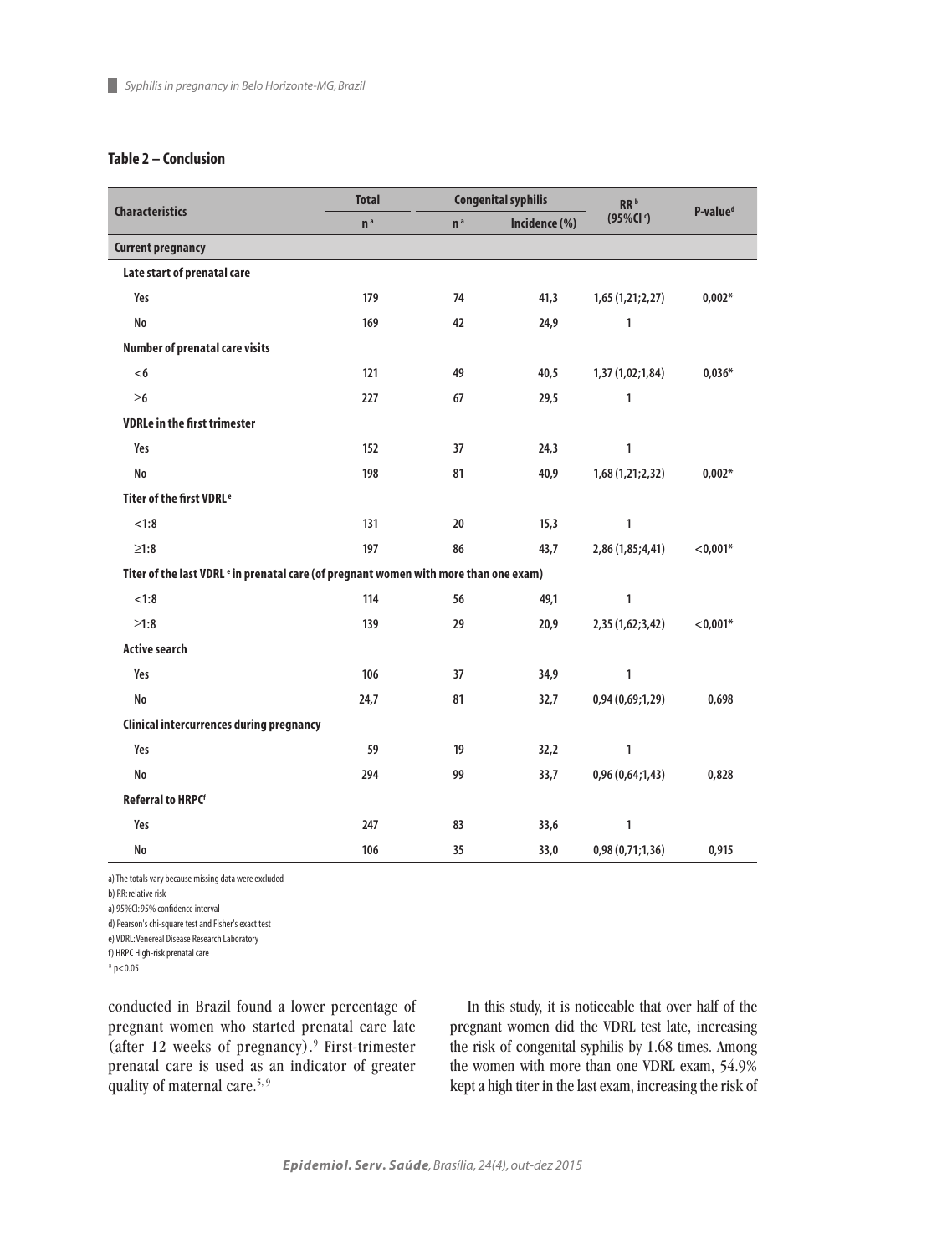the illness by two times. This might mean the women were not treated, inadequately treated, or even reinfected. Lin et al. $22$  reported that mothers with high nontreponemal test titers were more likely to pass the infection on to their children, while Vasquez et al.<sup>23</sup> found an association between high titers and lower birth weight.

In the present study, in 18.9% of the cases of congenital syphilis, the mothers' VDRL titer was  $\leq 1:4$ , making clear the importance of considering low titers in maternal syphilis diagnostic exams. Campos et al.<sup>24</sup> described that low VDRL titers have clinical meaning and should be interpreted as a good predictor of congenital syphilis.

The average number of VDRL tests per pregnant woman (2.4) meets the recommendation of the Ministry of Health. In this study, the total number of pregnant women who did more than one VDRL test (71.7%) was higher than that found by Nascimento et al.<sup>25</sup> in Rio de Janeiro, between 2005 and 2008, when none of the women were tested more than twice in prenatal care; it was also higher than the proportion found in a study carried out by Hildebrand<sup>26</sup> in the municipality of Campo Grande, capital of Mato Grosso do Sul State, between 2008 and 2009, when only 40% of the pregnant women had more than one test. In the present analysis, it was discovered that only a very small percentage (10.9%) of the women were tested in the third trimester of the pregnancy. Rodrigues et al.<sup>7</sup> found an even smaller percentage (3.9%) in their national study with postpartum women (1999-2000). Performing the VDRL test in the last trimester of pregnancy allows the start and completion of treatment 30 days before the infected women in the end of the pregnancy go into labor.<sup>9</sup>

In the present study, for 28% of the pregnant women and 81.1% of the partners, their electronic medical records had no information about them receiving any dose of penicillin. The global strategy for the control of congenital syphilis has the following goal: over 90% of syphilis-seropositive pregnant women and over 80% of their partners to be treated with at least one dose of penicillin G benzathine.<sup>6</sup>

Despite well-established care protocols and the availability of penicillin G benzathine in the *UBS* consulted at the time of this study, it is likely that there are still difficulties in diagnosing and managing the illness, as well as identifying and treating the partner(s), which is one of the great challenges for the control of congenital syphilis in Brazil. The Ministry of Health recommends that health professionals encourage men to take preventive screenings to detect possible illnesses harmful to women, fetuses and themselves.27 In spite of the low rates of partner participation in prenatal care visits, the health unit must use strategies to ease their commitment to the service, such as flexible opening hours and/or a referral to units closer to their workplace.<sup>9,28</sup>

This study, analyzing only the *UBS* as sources of notification, estimated a 55.2% under-notification rate of syphilis in pregnancy. The under-notification of health information can be taken as a direct indicator of poor quality in prenatal care. The notification of syphilis in pregnancy makes it possible to control the vertical transmission of the infection, observe the illness's behavior in pregnant women, help plan health initiatives, define intervention priorities and evaluate the impact of these interventions.<sup>11</sup>

Detecting and treating syphilis in pregnant women are important public health measures, and essential to control and prevent congenital syphilis. Family Health Strategy workers play a fundamental role in the application of proper measures to control the vertical transmission of syphilis, with routine screenings and the reduction of adverse events such as premature births, miscarriages and stillbirths.<sup>6,22</sup>

This research faced some limitations, such as the use of secondary data, which depend on the quality of the records. It was clear that a large amount of data was missing, possibly because it was not recorded by the professional in charge, or because *Sisrede* was inoperative, making it hard or even impossible to log the data into the electronic medical records. The results achieved here do not represent the serological situation of Belo Horizonte's pregnant women, given the fact that it included only those who presented for prenatal care in the *UBS* of the municipality's National Health System. Thus, the real incidence of congenital syphilis in Belo Horizonte can be overestimated.

Another limitation of this study relates to information about the women's treatment, which does not consider gestational age, stage of the disease or prescribed dosage, or even the time elapsed between the end of the treatment until the childbirth. Furthermore, the low percentage of treated partners may be related to the amount of unknown records, underestimating that information.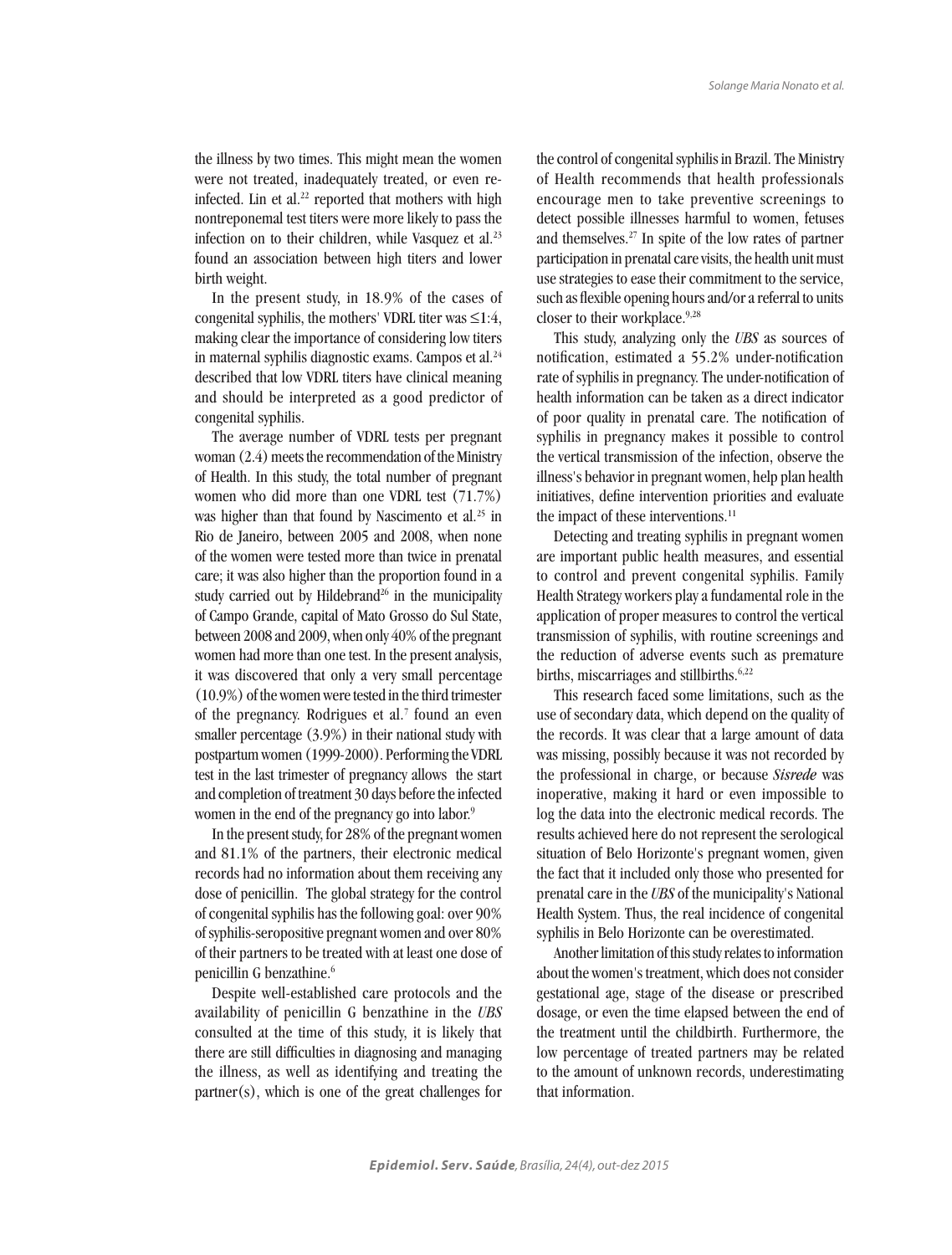The cases of congenital syphilis were identified in the Notifiable Diseases Information System's database (*Sinan*), and may have been underestimated. At last, the analysis was restricted to a descriptive approach and a bivariate analysis, making it impossible to investigate potential confounding factors in the associations.

The factors associated to congenital syphilis found in this study suggest failures in prenatal care and indicate the necessity of proposing new strategies to reduce vertical transmission of syphilis, such as (i) continuous education of health care workers, through case analysis, (ii) stronger epidemiological surveillance, to monitor VDRL results of pregnant women in laboratories, and (iii) integrated HIV/AIDS

## **References**

- 1. Domingues RMSM, Saracen V, Hartz ZMA, Leal MC. Sífilis congênita: evento sentinela da qualidade da assistência pré-natal. Rev Saude Publica. 2013 fev;47(1): 147-57.
- 2. Phiske MM. Current trends in congenital syphilis. Indian J Sex Transm Dis. 2014 Jan-Jun;35(1):12-20.
- 3. World Health Organization. Methods for surveillance and monitoring of congenital syphilis e elimination within existing systems [Internet]. Geneva: World Health Organization; 2011 [cited 2014 Out 05]. Available from: http://apps.who.int/iris/ bitstream/10665/44790/1/9789241503020\_eng.pdf
- 4. Organización Pan-Americana de la Salud. Análisis de la situación al año 2010: eliminación de la transmisión maternoinfantil del VIH y de la sífilis congénita en la Región de las Américas [Internet]. Washington, D.C.: Organización Pan-Americana de la Salud; 2012 [cited 2014 Out 05]. Available from: http://www.paho.org/clap/index.php?option=com\_ docman&task=doc\_download&gid=273&Itemid=
- 5. Domingues RMSM, Szwarcwald CL, Souza Junior PRB, Leal MC. Prevalência de sífilis na gestação e testagem pré-natal: Estudo Nascer no Brasil. Rev Saude Publica. 2014 out;48(5):766-74.
- 6. Organização Mundial de Saúde. Eliminação mundial da sífilis congênita: fundamento lógico e estratégia para ação. Genebra: Organização Mundial de Saúde; 2008.
- 7. Rodrigues CS, Guimarães MDC. Grupo Nacional de Estudo sobre Sífilis Congênita. Positividade para sífilis em puérperas: ainda um desafio para o Brasil. Rev Panam Salud Publica. 2004 Sep;16(3):168-75.

and syphilis prevention approaches, increasing the visibility of congenital syphilis, a public health issue that is still far from being eliminated.

#### **Authors' contributions**

Nonato SM, Melo APS and Guimarães MDC participated in the conception and design of the study, analysis and interpretation of the data, as well as the drafting and critical revision of the manuscript's intellectual content.

All authors approved the final version of the manuscript and are responsible for all aspects of the work, assuring its accuracy and integrity.

- 8. Ministério da Saúde (BR). Secretaria de Atenção à Saúde. Departamento de Atenção Básica. Atenção ao pré-natal de baixo risco [Internet]. Brasília: Ministério da Saúde; 2012 [citado 2014 out 05] (Série A. Normas e Manuais Técnicos, Cadernos de Atenção Básica, n. 32). Disponível em: http://bvsms. saude.gov.br/bvs/publicacoes/cadernos\_atencao\_ basica\_32\_prenatal.pdf
- 9. Secretaria Municipal de Saúde (Belo Horizonte). Gerência de Vigilância em Saúde e Informação. Boletim da Vigilância em Saúde [Internet]. Belo Horizonte: Secretaria Municipal de Saúde; 2012 [citado 2014 out 05]. Disponível em: http:// portalpbh.pbh.gov.br/pbh/ecp/comunidade.do?evento =portlet&pIdPlc=ecpTaxonomiaMenuPortal&app=sa ude&tax=22643&lang=pt\_BR&pg=5571&taxp=0&
- 10. Magalhães Júnior HM. Desafios e inovações na gestão do SUS em Belo Horizonte: a experiência de 2003 a 2008. Belo Horizonte: Mazza; 2010. 582p.
- 11. Queiroz NR de, Cirino MGW, Ferreira JM, Silva EMS, Campos RT, Gattei CA, et al. Implantação do prontuário eletrônico na rede municipal de saúde de Belo Horizonte: relato das mudanças organizacionais decorrentes da incorporação da tecnologia. In: Anais do 9º Congresso Mundial de Informação em Saúde e Bibliotecas [Internet]; 2005 set 20-23;Salvador. São Paulo: BIREME; 2005 [citado 2014 out 05]. Disponível em: http:// www.icml9.org/program/track8/public/documents/ Neuslene%20Rievrs%20de%20Queiroz-164033.doc
- 12. Instituto Brasileiro de Geografia e Estatística. Censo demográfico 2010 [Internet]. Rio de Janeiro: Instituto